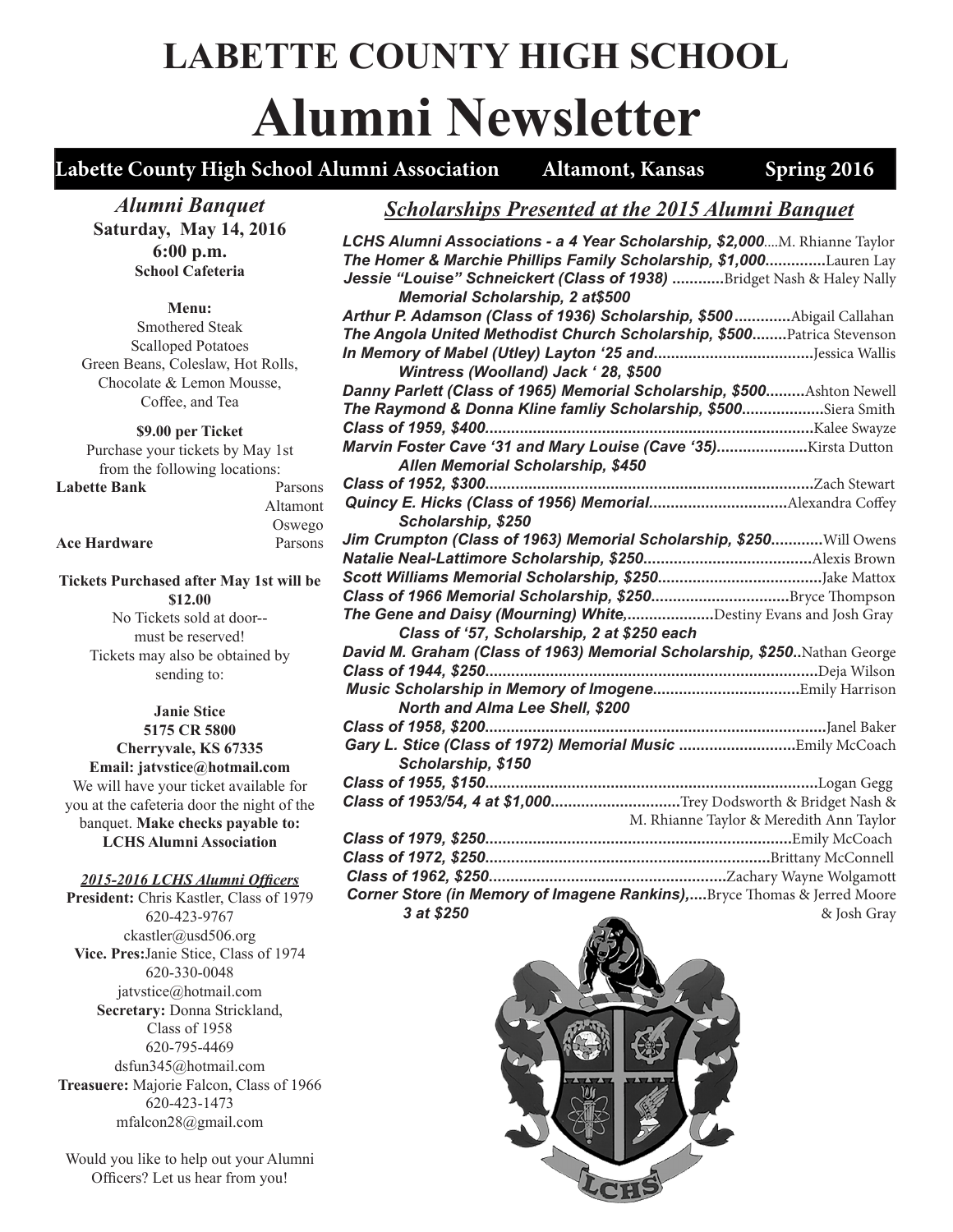## **Principal's Message**

### From the Desk of Shane Holtzman

#### LCHS Alumni:

As the 124th year of educating America's finest on this site in Altamont, Kansas, comes to a close, Labette County High School remains a special place to attend school and work. A place where "Everyone is Someone" as Mr. "Slick" Norris, the 10th Principal at LCHS, was heard to say to students as they walked these hallowed halls, and we continue to emphasize that ideal today. Labette County is a school with a great learning environment where teachers and staff truly care about kids, and our parents and surrounding communities support the school and are committed to seeing it remain a special place.

I am truly humbled by the opportunities I have been afforded here, both as a student and as a professional. Our mission here at Labette County: to combine high academic standards side-by-side and in conjunction with top-notch Vocational opportunities / to combine the proud tradition of the past with a vision towards the future college and career opportunities / to encourage and develop relationships that move students towards becoming successful, respectful, and responsible citizens, and moral decision makers. This mission has not changed much since the formation of LCCHS as referenced by the "Educational Philosophy" contained in the LCCHS catalog of 1948-49 which states "The student must be taught industry, respect for …property, …the rights of other people, …and themselves. The secondary school is to help build a foundation for a better life."

It continues to amaze me how many people care about this school and are willing to give so much of themselves to it. Our most recent example of this occurred this year with a new gym floor being installed in Harrison Gymnasium to replace the original floor which was opened in 1958. The entire cost of this project was funded through private donations from the community and alumni! New state-of-the-art bleachers were installed as well on the north side of the floor to replace the original wooden bleachers. The new floor is beautiful and looks great in this grand old building. There's no better gym and atmosphere for a high school basketball game in Kansas than Harrison Gymnasium.

Our theme for this school year for students and staff has been "Be A Grizzly". We are proud of being part of Labette County High School and want to carry on the great tradition started by those who have gone before us. In a concerted effort for today's Grizzlies to be fully aware of the wonderful opportunities that are contained in an education at LCHS, we have brought back several former students to share their Grizzly experience and story. To date our guest speakers this school year have been: Justin McKee (Class of 1987), Brook Drumm (Class of 1989), and Lindsey Odaffer (Carter) (Class of 2001). They shared with all of our students how the opportunities afforded to them at LCHS helped them become the successful citizens they are today.

I look forward to seeing and visiting with you at the Alumni Banquet in May and being surrounded by all of that "Grizzly Pride" once again.

Shane Holtzman (Class of 1988) Principal Labette County High School

### **From Your President**

Chris Kastler, Class of 1979

It is time once again to reflect on the achievements of the past and look forward to those of the future for the Labette County School District. We cherish a rich tradition of excellence in providing a quality education for every student that passes through our hallways. To that end, we have wonderful alumni that are passionate about making a difference for our young people and give faithfully to the Alumni Association. Every year you support us with donations to sustain our scholarship fund, to fund our operating and mailing cost, as well providing the Sunshine Fund, which pays some expenses for students who cannot afford them.

It is my pleasure to serve as President of our Alumni Association—I know USD 506 has made a meaningful impact on my life, and I would bet you would say the same. Your contributions help keep our Grizzly tradition of excellence strong and proud. At times it seems as though everyone is asking for your hard-earned dollar, but in order to sustain and improve the quality of our schools there are specific needs that must be met.

This is our opportunity to give back. In the past, special alumni have donated large sums of money and we have used those donations in various ways. If you would like a list of the district needs or any other project or program that needs funded, please let us know. We would be happy to provide you with the opportunity to make a difference.

Remember, Alumni can make a difference. Thanks for all that you do!

Chris Kastler—Class of 1979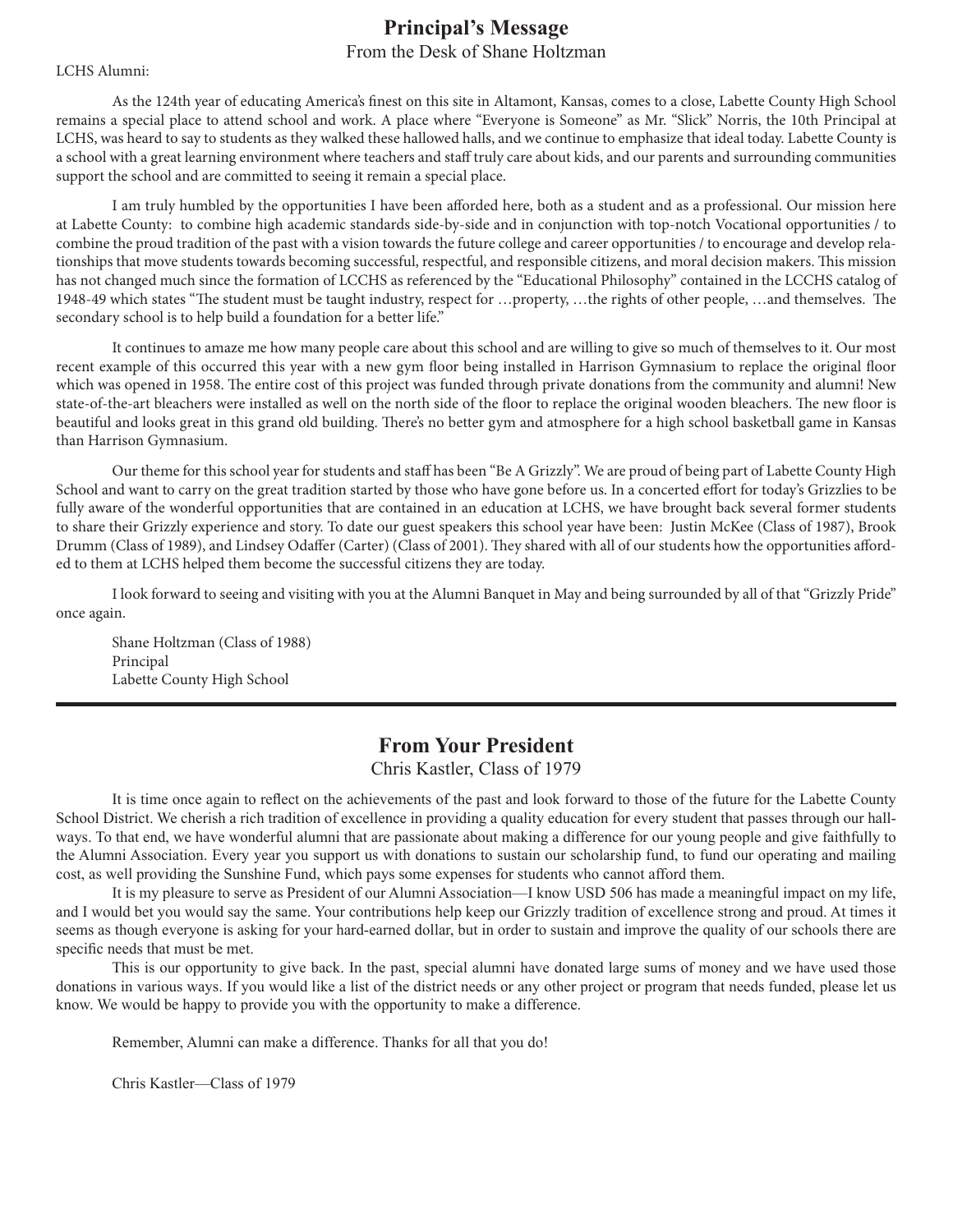## **The 506 Foundation, Inc. The Purpose:**

We are a 501©(3) nonprofit organization whose mission is to foster excellence in education by funding programs that enhance the capabilities of USD 506 schools to stimulate students' academic achievement and enrich the learning environment.

**The Goal:** We shall engage in programs and activities benefiting the education of the youth in Labette County, Kansas, and to endow funds to enhance the quality of education provided by USD 506.

### **The Objective:**

We will concentrate on building an endowment and serving as a repository for memorial and honorary contribution, as well as distributing grants for specific educational projects not ordinarily provided for in the school district budget.

An avenue for you to invest in the education of future generations has been established in The 506 Foundation. There are several ways to contribute. One can write a check to the foundation, include the foundation in your will, buy a life insurance policy naming the foundation as the beneficiary, establish a trust naming the foundation as the beneficiary, or donate property, stock, or real estate to the foundation.Each of these actions will benefit the youth of USD 506 and may provide tax advantages to you at the same time. The object of this program is to build an endowment and establish a repository for memorial and honorary contributions, as well as distribute grants for specific educational projects not ordinarily provided for in the school district budget.

### There are 2 types of funds:

 *Non-Designated Funds...*the most desirable and flexible. It empowers the Board of Directors of The 506 Foundation to make grants to the important needs in USD 506, and to meet emerging needs as they arise.

 *Designated Funds...*a field of interest fund in the area of your greatest personal concern, such as academic areas, vocational programs, building improvements, or equipment. Consultation with The 506 Foundation, in advance to ensure program availability, is requested on designated gifts. An individual, a family, a corporation, or an organization may establish a fund. Memorials will be accepted.

 The Board of Directors consist of nine members serving staggered three year terms; four from USD 506 Board of Education and Faculty, three from the community served by USD 506, and two from the LCHS Alumni Association. The annual meeting is held the 3rd Tuesday in July at 12:01 pm at the USD 506 Board Office.

 The current Board of Directors are L. D. Curran (Community), Susan Dodsworth (School), Marjorie Falcon (Alumni), Rich Falkenstien (Alumni), Chris Kastler (School), Samantha Hestand (School), Crystal Witty (School), Roy Thompson (Community), and Bill Wyckoff (Community).

### **This past year we received \$121,476.00 for Designated Funds** as

follows: *Scholarships* - Brett Carlson-Spanish, Corner Store, Phillip Markley Memorial, Albert Nash Memorial, Richard Shields, Class of 1972, Harold Weltmer Memorial, Milan & Betty Wiley Memorial, Post Grad, Christine & L. D. Curran, Class of 1951, Louise & F. L. Norris, Class of 1962, LCTA, Tongier-Drama, Rita Meeks Memorial, Arthur Adamson Memorial, Charles Harry Kastler, Class of 53/54, Class of 1979, Homer & Marcie Phillips Family, Quincy Hicks Memorial, Raymond & Donna Kline Family, Louise Schneickert Memorial, Class of 1958, Corrin Weil Memorial, Ronnie Allison Memorial, Mark Piper Memorial, Dale Sexton Memorial, Jack/Layton, ESM, Class of 1952, Gary Stice Memorial, Mike Geifer Memorial, Bill Carson Memorial, Dale Johnston Memorial, Johnnie Henry Memorial, Richard Falkenstien Memorial, Jason Simpson Memorial. Other: LCHS Gym Floor, LC Alumni General Funds, LC Alumni Sunshine Fund, LC Alumni

Scholarship Fund, and the LC Alumni Museum Fund.

**\$484.15 was received in Non-Designated Funds.** 

### **Total contribution for 2015 was \$121,960.15!**

### **From the Treasurer Marjorie Falcon, Class of '66**

2016 Treasure's Report as of Jan. 2016:

Museum fund: \$181.93 Scholarship fund: \$8,083.42 Sunshine fund: \$13,740.77 General fund: \$702.87 Checking account \$ 1,539.15 Total: \$ 24,248.14

Our biggest expense is the newsletter:

Sun Graphics (printed 4,804; folded & wafer sealed): \$915.00 Sun Graphics Mail Prep of 4,604 and delivery to Post Office: \$ 1,275.00 Emailed approximately 2,500 **at no cost!** Total cost: \$2,190.00

But, we have received \$9,835.00 since the mailing. As you can see, our General Fund is very low and although the Foundation pays half of the newsletter expense, we need your help! Also, if you have an email address, please send to me,

Marjorie Eichhorn Falcon (mfalcon28@gmail.com).